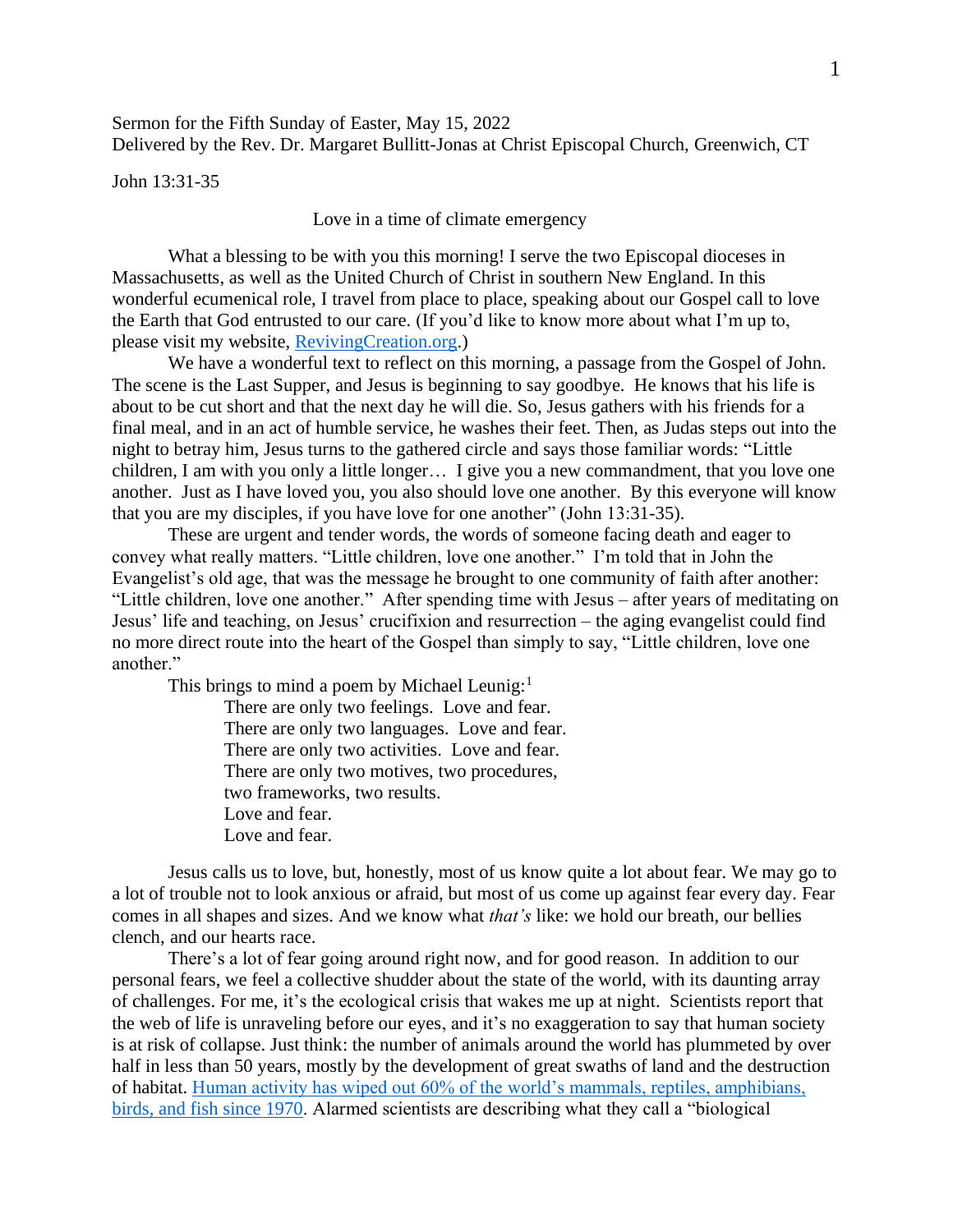annihilation." [One expert commented:](https://www.theguardian.com/environment/2018/oct/30/humanity-wiped-out-animals-since-1970-major-report-finds?CMP=share_btn_tw) "This is far more than just being about losing the wonders of nature, desperately sad though that is…This is actually now jeopardizing the future of people. Nature is not a 'nice to have' – it is our life-support system."

And then there's the climate crisis. Burning fossil fuels is pushing the planet to record levels of heat, causing droughts, floods, and monster hurricanes, drowning cities, and accelerating wildfires. The people hit first and hardest by a changing climate are racial minorities, indigenous peoples, and the poor. But unless we change course fast, even those of us – like me – who are wealthy, white, and privileged won't be able to give our children and our children's children a habitable world.

So, are we afraid? You bet we're afraid, and if we're not, we ought to be. Fear is appropriate and real, and fear can propel us to take urgently needed and long-delayed action. But fear can also freeze us in our tracks, so that we get paralyzed and stuck in inertia, wondering if it's worth doing anything at all: "Maybe it's too late to change course. Maybe we're too far gone. Besides, what difference can one person make?" Immobilized by fear, we can shut down, put up blinkers, and carry on with business as usual, even if business as usual is wrecking the planet. And fear can separate us from each other, so that we push each other aside and build walls to keep each other out and keep each other down.

That's why I find Jesus' words so powerful: they dispel fear. "Little children, love one another," Jesus says to us. "Just as I have loved you, you also should love one another." Our fear may be strong, and the powers-that-be in this world may be doing all they can to stoke our fears of each other and to pull us apart, but Jesus' words and presence convey bracing good news: we are infused and surrounded by a divine love that holds us together and will never let us go. God loves us and all Creation with a love that nothing can destroy. As we breathe that divine love in and as we share it with each other and the world around, our moral courage and strength are renewed. That is the great gift that communities of faith can give the world in such a frightening time: practices of prayer and community, practices of meditation and storytelling, practices of singing and ceremony, that connect us with a sacred, loving Power beyond ourselves. We don't have to settle for a life that is undergirded and overshadowed by fear. As the Persian poet Hafiz once put it, "Fear is the cheapest room in the house. I'd like to see you in better living conditions."<sup>2</sup> When we move out of fear and into God's love, we discover how precious we are, how precious our neighbors are, how precious this whole, beautiful planet is, and we rise up, filled with Spirit, as healers and justice-seekers, building community as we go.

When it comes to tackling climate change, there is so much that we can do! Maybe we can plant trees. Save trees. Recycle more. Drive less. Eat local, eat organic, eat less meat, and move to a plant-based diet. Maybe we can support local farms and land trusts. We can fly less – and, if we must fly, we can [buy carbon offsets.](https://www.investopedia.com/best-carbon-offset-programs-5114611) Maybe we can afford solar panels and move toward a carbon-neutral home. If we have financial investments, we can divest from fossil fuels; if we're college graduates, we can push our alma mater to divest, as well.

Individual changes make a difference, but because of the scope and speed of the climate crisis, we need more than individual action – we also need systemic change. The Intergovernmental Panel on Climate Change reports that we need to transform our society and economy at a rate and scope that are historically unprecedented. To do that, we will have to confront the powers that benefit from and keep us stuck in an unjust status quo. So, maybe you'll [join the campaign to push the four biggest banks that finance fossil fuels](https://thirdact.org/what-we-do/banking-on-our-future/) (Chase, CitiBank, Wells Fargo, and Bank of America) to quit propping up the oil and gas industry. We want to build a world in which everyone can thrive.